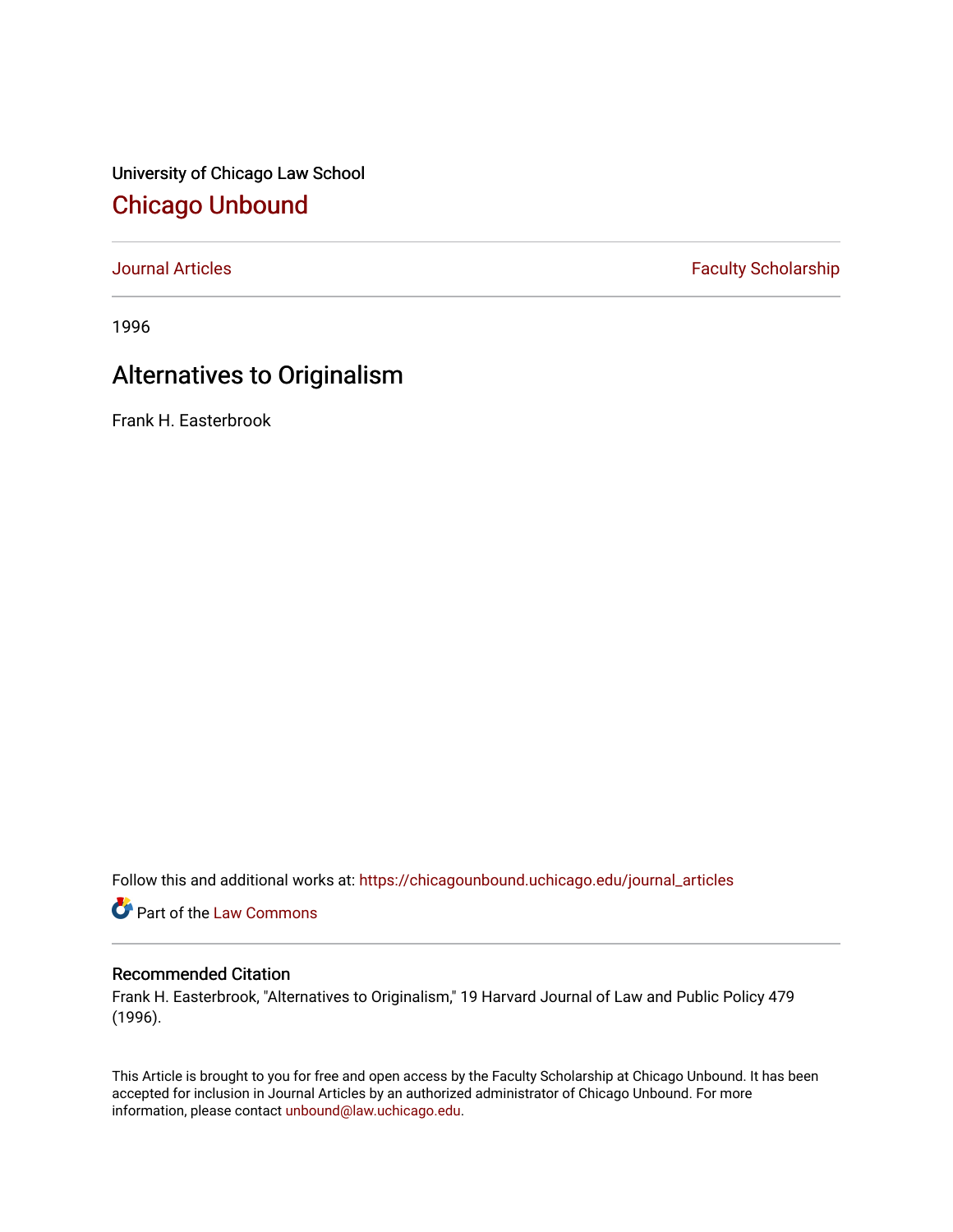## ALTERNATIVES TO ORIGINALISM?

## FRANK H. EAsTERBROOK

"Alternatives to Originalism." What a title. Are there alternatives to originalism? The subject conjures up the old exchange: "Do you believe in infant baptism? Hell yes, I've seen it done!" Just so with this topic. Are there alternatives to originalism? Hell yes, the law reviews overflow with them, and I decide cases under them every day-every time I must interpret or apply an opinion of the Supreme Court written when nonoriginalist methods prevailed. There have been several such periods, the Warren Court being a recent example on the left wing, comparable to the Fuller Court on the right.

Many of today's proffered alternatives stem from fear of the dead hand. Does not originalism consign us to the Eighteenth Century? How can that be acceptable? We do not go about by horse drawn carriage; how can our law regulate by the equivalent of the horse drawn carriage? That worry-plus a belief that the social, legal, and political context has changed so much that the original understanding is unrecoverable-led Justice Brennan to put originalism aside in favor of what he described in 1985 as "a personal confrontation with the well-springs of our society."' No, I am not making it up. He really wrote that one should derive "[s]olutions of constitutional questions from that perspective ... **."2** One wonders how a judge should confront a social wellspring-water pistols at ten pages?---but let that pass.

The belief that originalism implies outmoded solutions to today's problems is wrong. The core original prescription is organization of the government as an indirect, representative democracy. States, Congress, the President, and the People acting through legislation and constitutional amendments are always in control; they need only follow the prescribed procedures. The largest threat to modern law for an evolving world is ajudiciary claiming to act in the name of the Constitution. Democracy is not an alternative to originalism; as Benjamin Franklin put it

**<sup>\*</sup>** Judge, United States Court of Appeals *for* the Seventh Circuit; Senior Lecturer, The Law School, The University of Chicago. **0 1996** by Frank H. Easterbrook.

<sup>1.</sup> Justice William J. Brennan, Jr., Speech to the Text and Teaching Symposium, Georgetown University (Oct. *12,* 1985), *in* THE **GREAT** DEBATE: **INTERPRET NG OUR** Wn-r-**TEN CONSTIUION** 11, 20 (Federalist Soc'y 1986).

<sup>2.</sup> 1&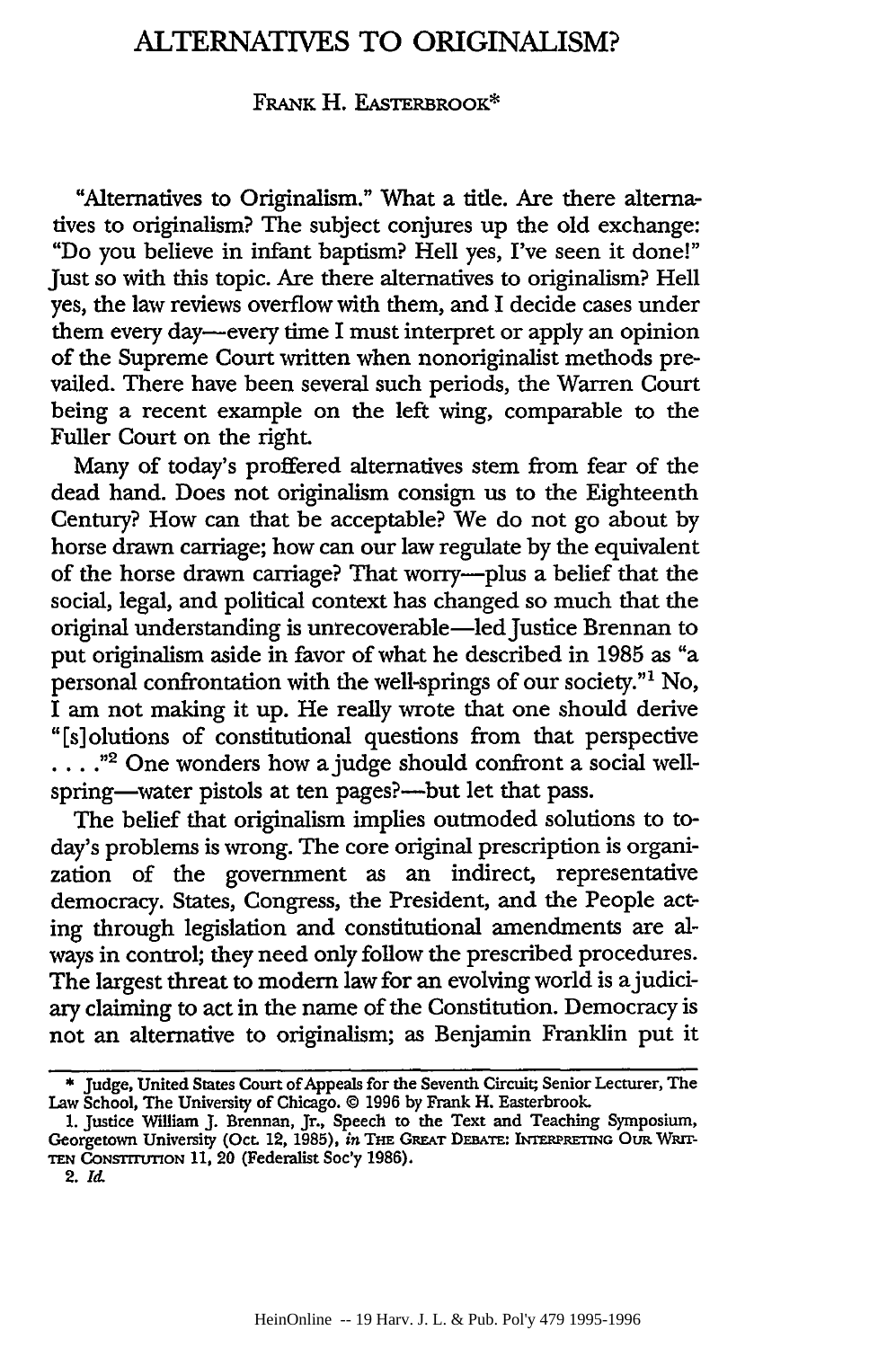when emerging from the Constitutional Convention, the drafters gave us "a republic, if you can keep it."<sup>3</sup> We keep it by respecting the Constitution's structures.

Wrong, too, is the belief that we need an alternative to originalism because originalism is imperfect, historically indeterminate, represents the values of dead white males-you can fill in the rest of the blanks. All of these things may be true, but let us not commit the Nirvana Fallacy of assuming that if one approach to a subject is imperfect then something else must be better.<sup>4</sup> Let us study and compare the virtues and foibles of every approach.

Many people, some in this room, have shown that originalism is itself flexible. Consider Professor Michael Perry's new book *The Constitution in the Courts: Law or Politics.5* Perry demonstrates that, for many clauses, the original level of abstraction is intentionally high, to permit and even encourage flexible application. Every originalist should concede that the document poses questions about which there is normative indeterminacy: we know what the rule is but do not know what it means in application. For example, does "the freedom of speech" include the right to say that a Marxist historian has "no standing" in his profession?<sup>6</sup> To speak anonymously?' To post political lampoons on "The Spectacular" in Grand Central Station?8 Old rules necessarily post hard questions when they encounter novel contexts, and we cannot answer these questions by repairing to nonexistent original "intentions" about them: there were none. Often the document fairly cries out that it has appointed the living to make their own decisions; one has only to think of the "reasonableness" clause of the

5. *See* MicHAEL PERRY, THE **CONSmTUTION IN** THE COURTS: **LAW** OR **PoLTcs** (1994).

*6. See Olman v. Evans,* 750 F.2d 970 (D.C. Cir. 1984) (en banc) (puttingJudges Bork and Scalia on opposite sides of a debate about the level of abstraction at which to read the First Amendment).

*7. See* McIntyre v. Ohio Elections Comm'n, 115 **S.** Ct. 1511 (1995) (putting Justices Scalia and Thomas on opposite sides of a debate about the original meaning of the First Amendment).

8. *See* Lebron v. National R.R. Passenger Corp., 115 **S. CL** 961 (1995).

**<sup>3.</sup>** Recorded byJames McHenry in his diary and published in 11 AM. HIST. REV. **618 (1906).**

<sup>4.</sup> I have expatiated on this before. *See* Frank H. Easterbrook, *Abstraction and Authority,* **59 U. CHI. L. REV.** 349 (1992), *reprinted in* **THE BILL** OF **RIGHTS IN THE** MODERN **STATE** 349 (Geoffrey R Stone, Richard **A.** Epstein & Cass **R.** Sunstein eds., **1992);** Frank H. Easterbrook, *Approaches to judicial Review, in* **THE BLESSINGS OF LEr'. AN ENDURING CONSTITU. TION** IN **A CHANGING WORLD** 147 (Jack David & Robert B. McKay eds., 1989), *reprinted in* PoLmcs **AND** THE CoNsTrunON: THE NATURE **AND EXTENT** OF INTERPRETATION 17 (National Legal Ctr. for the Pub. Interest 1990).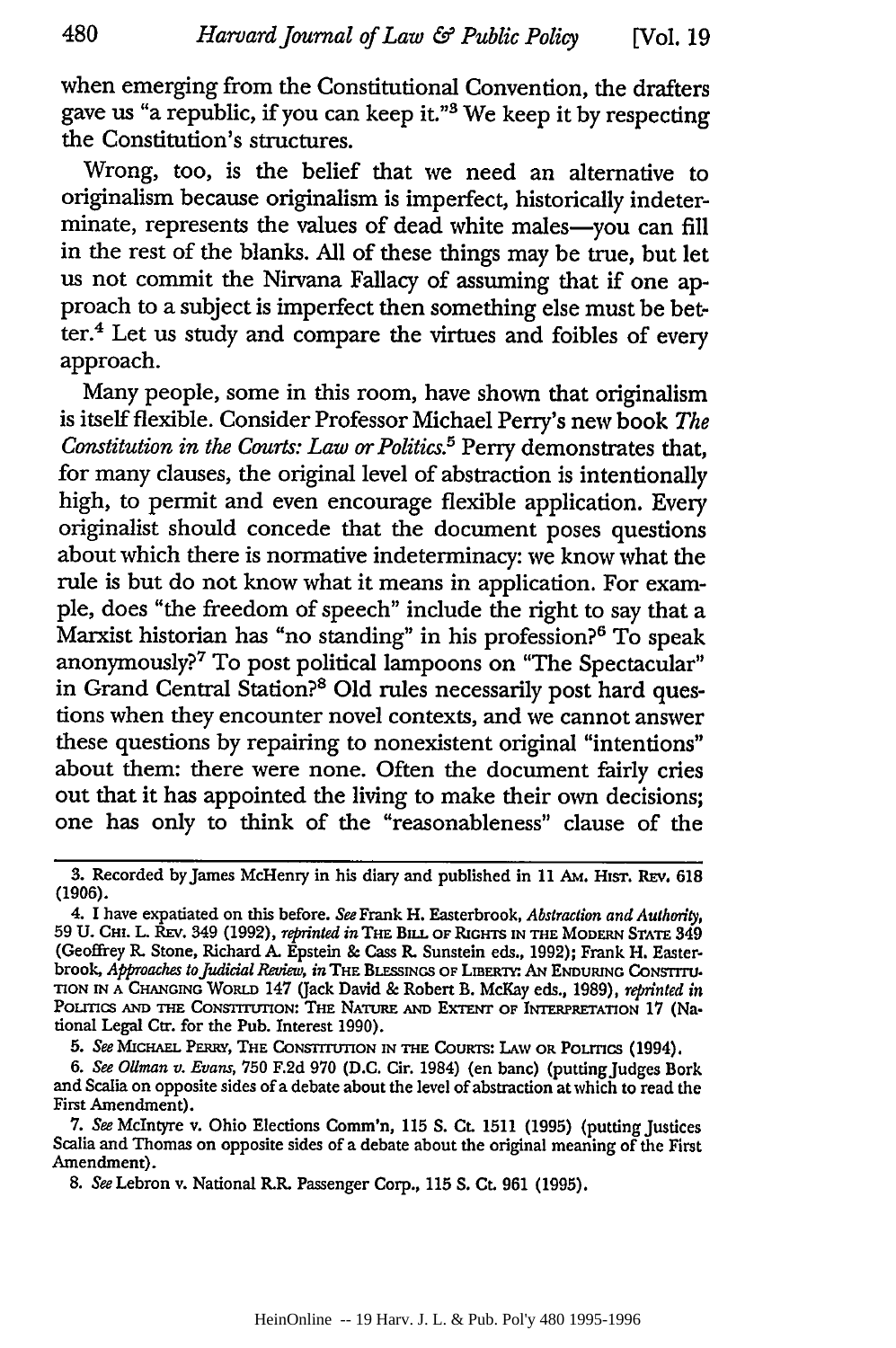Fourth Amendment. Professor Lessig's *Fidelity in Translation* has much in common with this understanding $9$  as does Professor Powell's observation that the Founders were not themselves originalists in the sense of being "intentionalists." They thought that a government would evolve in practice and that the flexible accommodation that wins the test of time is best.10 That is why President Madison signed the bill establishing the Second Bank of the United States, even though Representative Madison opposed the First Bank of the United States on constitutional grounds. He thought practice, plus the collective wisdom of the other drafters who supported the Bank, outweighed his own views.

John Marshall offered two originalist pictures. *Marbury v. Madison"1* is the one we remember today: the Constitution is a set of laws, superior to statutes; having deciphered the meaning of both we need only apply standard choice-of-law principles. *Marbury* depicts the Constitution as a catalog of rules, with a meaning comprehensible to all who take the trouble to read it carefully. That is associated with one strand of contemporary originalist thought (and is very attractive to me, in particular). But listen to John Marshall the originalist in another context.

The Bank of the United States was created in 1791; its charter expired in 1810, with debate on extension during Jefferson's second term (which ended in 1809). In 1816 President Madison concluded that the acceptance of the Bank settled constitutional questions in its favor, and he signed the bill renewing its charter. States replied with punitive taxes, and litigation ensued.

When the case came before the Court in 1819, the Bank's opponents pointed to two things: the Constitution is a charter of limited federal powers, and nothing gave the national government the ability to create financial intermediaries. Congress could lay taxes and regulate commerce, but to charter a bank, it needed to rely on the grant of power to enact laws "necessary and proper" to put the other powers into effect. But how could the Bank be "necessary?" The nation could survive without a central bank; between 1810 and 1816 it did (and would again between 1836 and 1913). By taking "necessary" strictly, the Court could

**<sup>9.</sup>** *See* Lawrence Lessig, *Flddity in Translation,* **71** TEx. L. REv. **1165** (1993).

<sup>10.</sup> See H. Jefferson Powell, *The Original Understanding of Original Intent*, 98 HARV. L. REV. 885, 935-41 (1985).

**<sup>11.</sup>** 5 U.S. (1 Cranch) **137** (1803).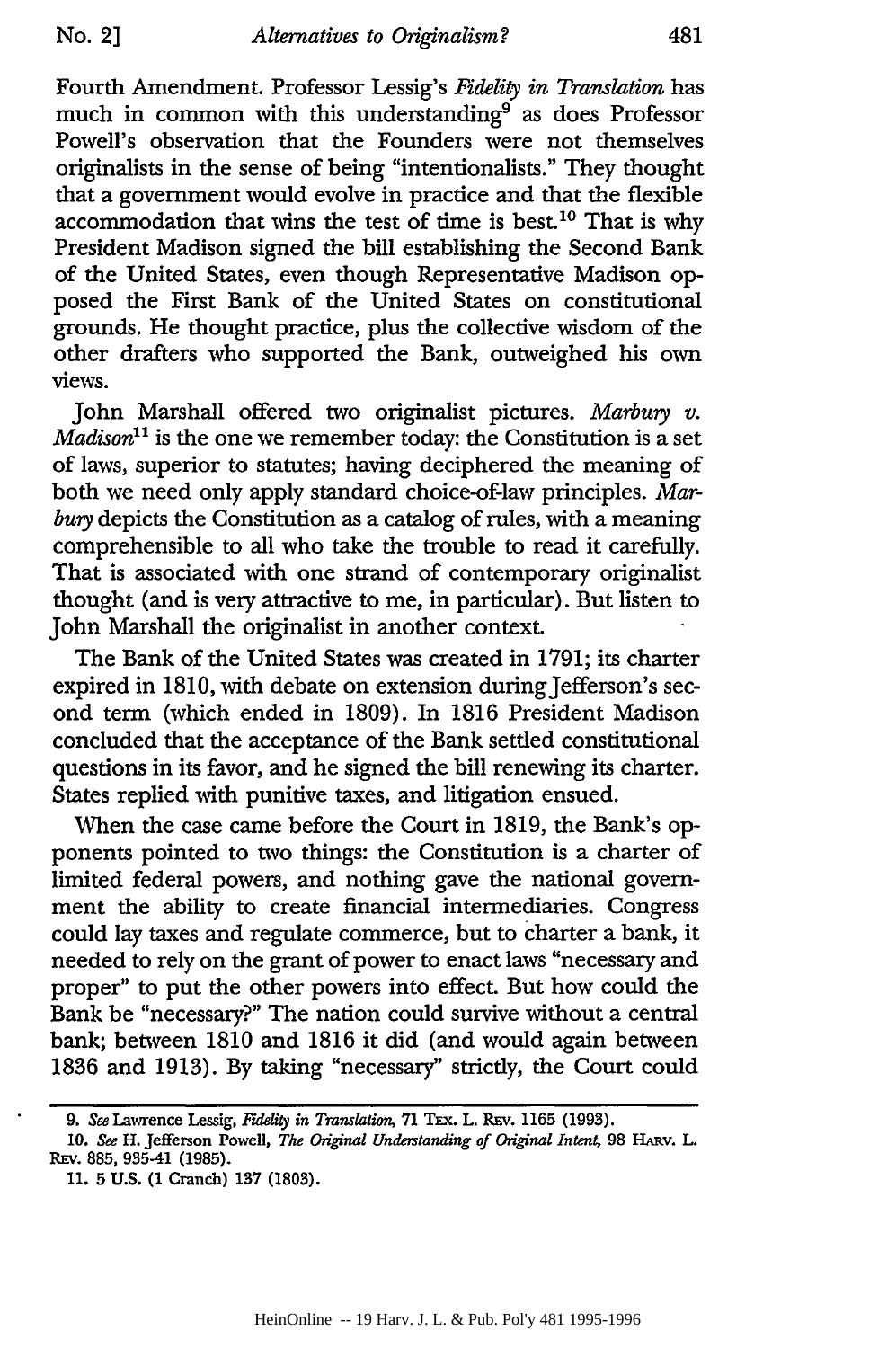have set itself up as a potent political force, reviewing the wisdom of laws.

The Court resisted. Chief Justice Marshall explained:

Among the enumerated powers, we do not find that of establishing a bank or creating a corporation. But there is no phrase in the instrument which, like the articles of confederation, excludes incidental or implied powers; and which requires that every thing granted shall be expressly and minutely described.... A constitution, to contain an accurate detail of all the subdivisions of which its great powers will admit, and of all the means by which they may be carried into execution, would partake of the prolixity of a legal code, and could scarcely be embraced by the human mind. It would probably never be understood by the public. Its nature, therefore, requires, that only its great outlines should be marked, its important objects designated, and the minor ingredients which compose those objects be deduced from the nature of the objects themselves. That this idea was entertained by the framers of the American constitution, is not only to be inferred from the nature of the instrument, but from the language.... It is also, in some degree, warranted by their having omitted to use any restrictive term which might prevent its receiving a fair and just interpretation. In considering this question, then, we must never forget, that it is a constitution we are expounding.12

There is that famous phrase: "we must never forget, that it is a constitution we are expounding." But in context, it is a description of the power of the legislature. Marshall was explaining why the political branches have power and judges do not! He had two theories of originalism-one for Congress, which wields explicit grants of power, and the other for judges, who have none. It should hardly be necessary to remind you that there is a real Necessary and Proper ("Sweeping") Clause, but there is no Judicial Review Clause. That leads to major differences in authority-including authority to interpret. Congress could disagree with the Court, and so could a President. In 1836 President Jackson did, vetoing a further extension for the Bank.<sup>13</sup>

In *McCulloch,* Chief Justice Marshall observed that "necessary" has many possible meanings: "The word 'necessary' is of this description. It has not a fixed character peculiar to itself. It admits of all degrees of comparison; and is often connected with other

<sup>12.</sup> McCulloch v. Maryland, 17 U.S. (4 Wheat.) 316, 406-07 (1819).

**<sup>13.</sup>** For more details, see Frank H. Easterbrook, *Presidential Review,* 40 **CASE** W. REs. L. REv. 905 (1990).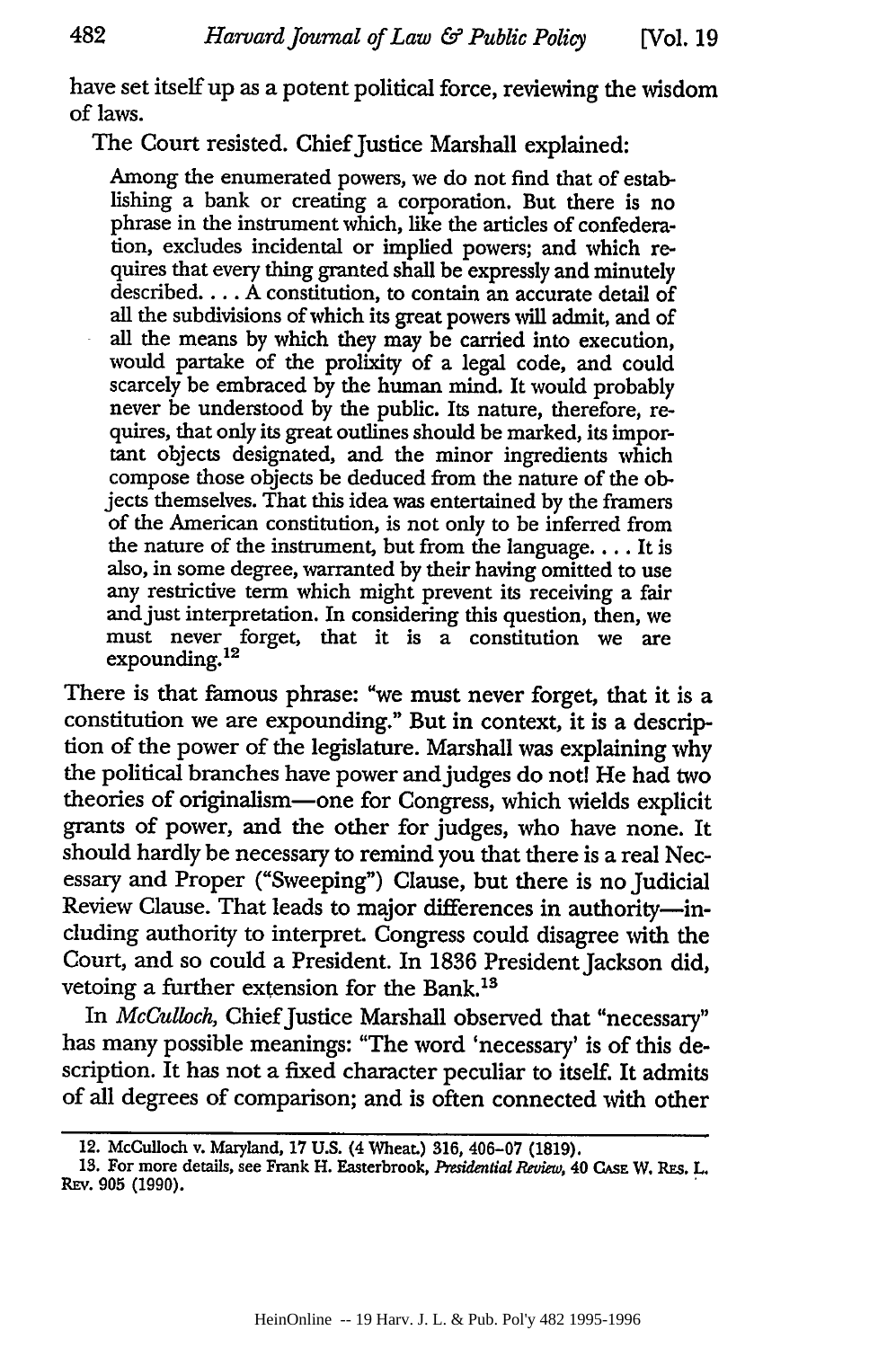words, which increase or diminish the impression the mind receives of the urgency it imports. A thing may be necessary, very necessary, absolutely or indispensably necessary. To no mind would the same idea be conveyed, by these several phrases."14 What followed from this is that the people, through their representatives, could choose. "The subject is the execution of those great powers on which the welfare of a nation essentially depends. It must have been the intention of those who gave these powers, to insure, as far as human prudence could insure, their beneficial execution. This could not be done by confiding the choice of means to such narrow limits as not to leave it in the power of Congress to adopt any which might be appropriate, and which were conducive to the end."<sup>15</sup> This implies a very limited judicial role in assessing validity. Here is the final famous passage:

We admit, as all must admit, that the powers of the government are limited, and that its limits are not to be transcended. But we think the sound construction of the constitution must allow to the national legislature that discretion, with respect to the means by which the powers it confers are to be carried into execution, which Will enable that body to perform the high duties assigned to it, in the manner most beneficial to the people. Let the end be legitimate, let it be within the scope of the constitution, and all means which are appropriate, which are plainly adapted to that end, which are not prohibited, but consist with the letter and spirit of the constitution, are  $\frac{16}{16}$  constitutional.<sup>16</sup>

In this vision courts serve to enforce laws and private bargains. As conditions change, the living change their institutions and laws. The Constitution is a permissive framework. We do not need alternatives to this vision of originalism, which preserves to the living ample power to solve today's problems. And although many persons may want alternatives, they come with a particular cost attached: no judicial review, for they deny the premise (legal certainty) that serves as the foundation for *Marbury*.

Consider a few of the nonoriginalist alternatives available today:

<sup>14.</sup> *McCulloch,* 17 U.S. at 414.

<sup>15.</sup> *Id.* at 415.

**<sup>16.</sup>** *Id.* at 421.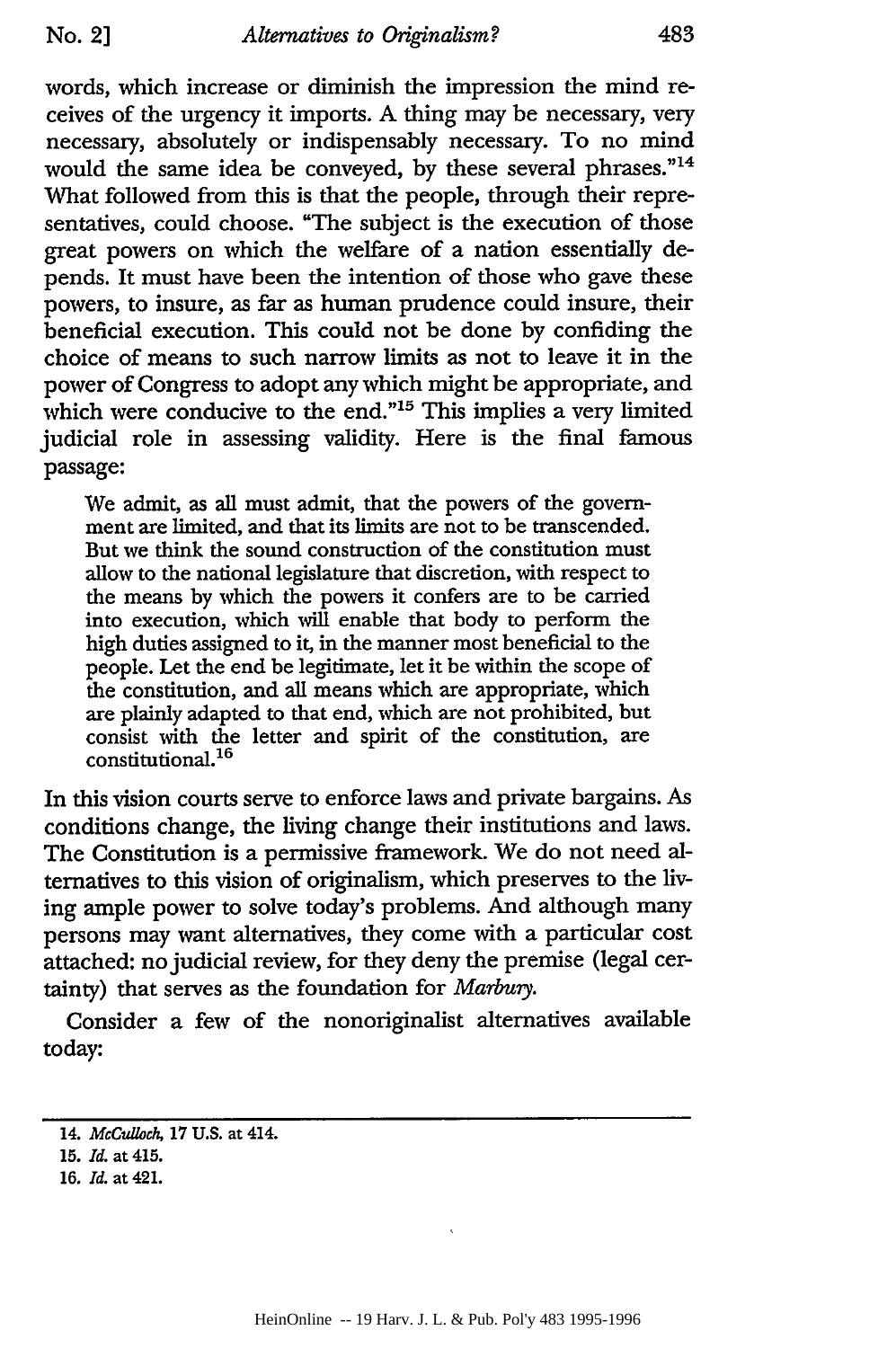There is the program of footnote 4 in *Carolene Products,17* which proposes using the judicial process to protect minorities from majorities, even though the principal function of the Constitution is to enable majorities to legislate.

There is the program of Richard Epstein,<sup>18</sup> who would use the judicial process to protect majorities from the coalitions of minorities that generate laws that we call rent-seeking, even though the original Constitution (perhaps erroneously) expresses no fear of minority coalitions.

There is the program of Cass Sunstein,<sup>19</sup> who would use the judicial and legislative process to protect what he calls underenforced constitutional norms: ideas that animate the document but do not find expression in concrete rules.

All of these programs are attractive. A generous republic ought to protect minorities and dissenters, ought to protect property rights (which is to say, the welfare of the majority) from self-seeking interest groups, and ought to embrace the combination of classical liberalism and benevolence that Cass Sunstein represents. If someone asks me whether these are good nonoriginalist theories, my answer is: yes, they are excellent-for the purpose of provoking thought, reflection, study, for the purpose of building ideals and setting standards. We cannot afford to accept without challenge whatever is. As Holmes remarked, "[t]o rest upon a formula is a slumber that, prolonged, means death."20 We must explore alternatives not only to stay alive intellectually, not only to prevent repeating yesterday's mistakes, but also to get ideas for the next constitution. Just as the Common Market has led to the European Union, with its own evolving constitution, the North American Free Trade Agreement will lead to some form of political union, over some domain, which will need its own constitution.

But if nonoriginalist ideas are useful-indeed are *essential*the question remains: to what end? Collecting a set of ideas for the economic constitution of North America and the Western Hemisphere, which is slowly being assembled in treaties, certainly does not mean that judges should start intervening in rate regulation or wetlands preservation programs. What nonoriginal-

**<sup>17.</sup>** *See* United States v. Carolene Prods. Co., 304 **U.S.** 144, **153** n.4 (1938).

<sup>18.</sup> See Richard A. Epstein, Bargaining with the State (1993).

<sup>19.</sup> *See* Cass R. Sunstein, The Partial Constitution (1993).

<sup>20.</sup> OLIVER WENDELL HOLMES, COLLECTED LEGAL PAPERS 306 (1920).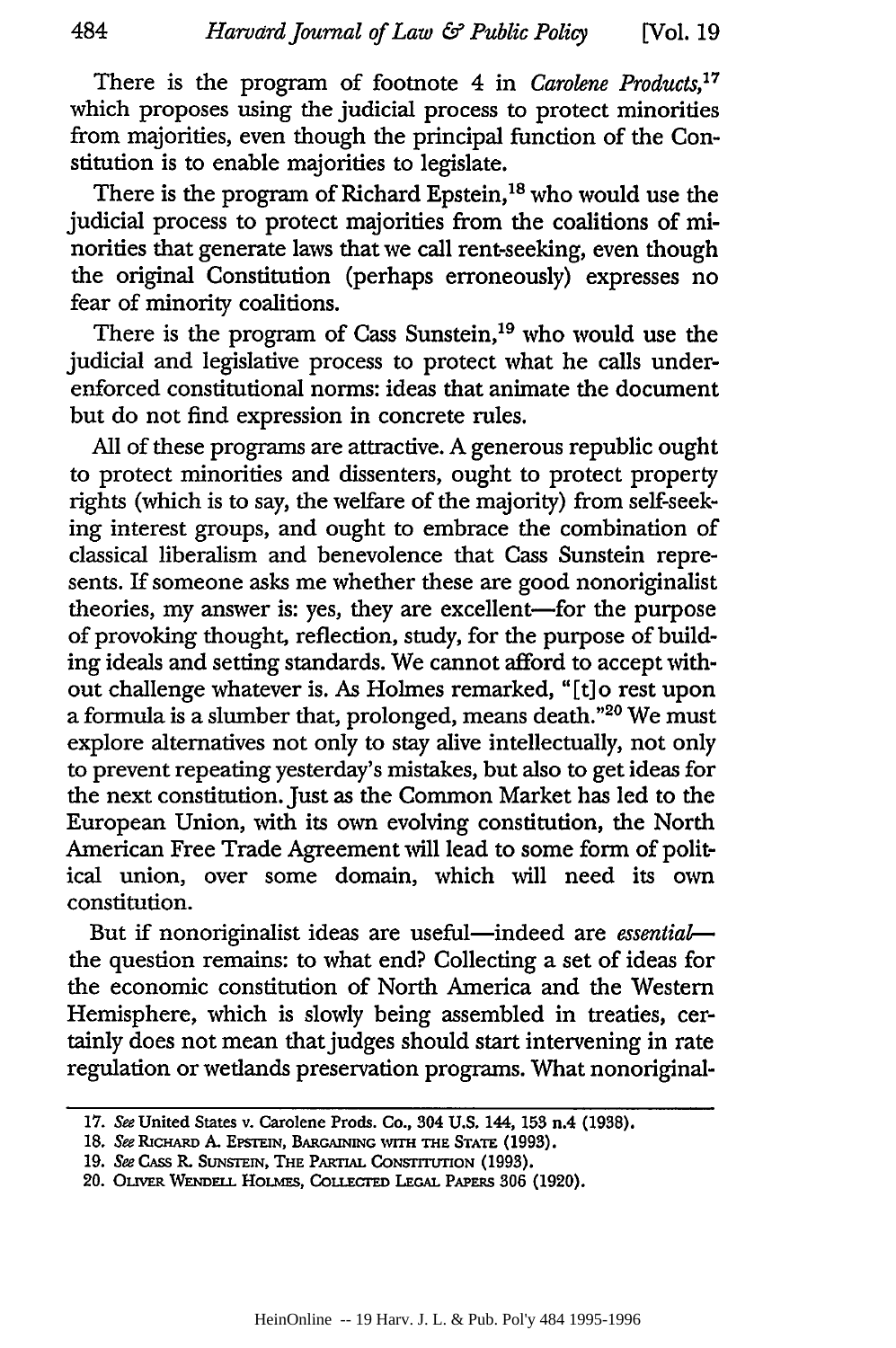ist ideas have in common is nonenforcement by the courts-unless of course a statute provides for enforcement, after the fashion of the Administrative Procedure Act.

This is the point of *McCulloch.* Evolution is a democratic process, and it defeats the premises of *Marbury.* You can't have a hierarchy of law, with the Constitution prevailing by virtue of its pride of place, unless there is genuine meaning in that document. When form comes from evolving institutions and ideas, then the living must decide by elections-through the Constitution's explicit process of majority vote, divided constituencies, and agreement among multiple branches. For one branch, the judiciary, to claim the final word about debatable propositions is not only unoriginalist but also contraconstitutionalist.<sup>21</sup> Nothing beats originalism *in court,* because nothing else is capable of supporting a judicial veto.

Let me try another way to put this. Many constitutional theories compete in the intellectual marketplace. They are not valid or invalid. The Constitution itself is not based on a unitary theory; the Framers did not share a single vision but reached a complex compromise; and even if they had a unitary theory, we must always ask why that theory should govern us today. The Framers were, after all, revolutionaries, and we have the right to be revolutionaries too if the document they wrote no longer supplies satisfactory answers to our controversies.

Each nonoriginalist theory comes, however, with its own set of implications for proper scope and usage. Truly revolutionary theories do not justify any judicial role, because Article III is part of the same Constitution the revolutionaries would throw over. I do not know and cannot imagine any nonoriginalist theory in which only Article III and *Marbury* are sacrosanct-or any in which the portion of *McCulloch* enlarging the powers of the legislature is sacrosanct, while the corollary that open-ended legislative power implies restrictions on judges is reversed.

One can say—two other speakers on this Panel do say—that judges ought to fit their work within the dominant view of the times. In part this is inevitable (we live today and hold today's thoughts), and in part attractive because it cuts the costs of idiosyncrasy. Just as most mutations are harmful, most bright ideas are wrong. Judges should rely on accumulated information

<sup>21.</sup> *See* ROBERT H. BORIK, THE TEMImNG **OF AmERcA 55, 166-67 (1990).**